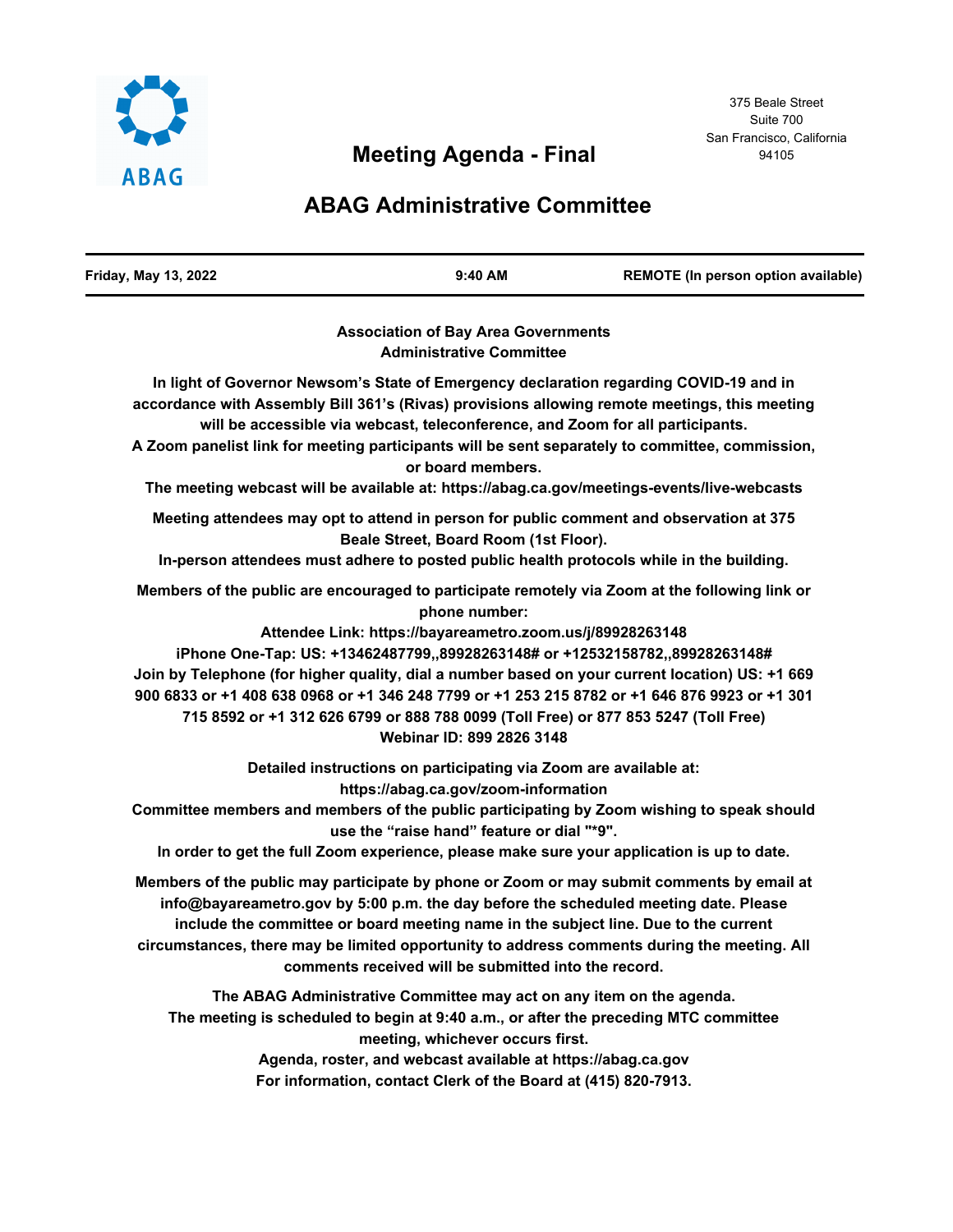#### **Roster**

**Jesse Arreguin, Pat Eklund, Neysa Fligor, Dave Hudson, Otto Lee, Karen Mitchoff, Raul Peralez, David Rabbitt, Belia Ramos, Carlos Romero**

## **1. Call to Order / Roll Call / Confirm Quorum**

*A quorum is a majority of ABAG Administrative Committee members present.*

## **2. ABAG Compensation Announcement – Clerk of the Board**

## **3. ABAG Administrative Committee Consent Calendar**

Approval of ABAG Administrative Committee Summary Minutes of the April 8, 2022 Meeting **3.a.** [22-0938](http://mtc.legistar.com/gateway.aspx?m=l&id=/matter.aspx?key=24197) ABAG Administrative Committee Approval *Action: Presenter:* Clerk of the Board *Attachments:* [3a\\_ABAG\\_Administrative\\_Committee\\_Minutes\\_202204208\\_Draft.pdf](http://mtc.legistar.com/gateway.aspx?M=F&ID=beafc2ce-e275-4429-bb6d-93e5ceba938c.pdf)

## **4. MTC Planning Committee Consent Calendar**

**4.a.** [22-0764](http://mtc.legistar.com/gateway.aspx?m=l&id=/matter.aspx?key=24023) Approval of MTC Planning Committee Minutes of the April 8, 2022 Meeting MTC Planning Committee Approval *Action:* Attachments: [4a\\_2022-04-08\\_Joint\\_MTC\\_Planning\\_Committee\\_with\\_the\\_ABAG\\_Administrat](http://mtc.legistar.com/gateway.aspx?M=F&ID=8f5276a6-3d21-4917-900c-0e402525802c.pdf)

## **5. Information**

Exploring the Successes and Shortcomings of Senate Bill 375 (Steinberg, 2008) Overview of successes and shortcomings in implementing regional plans such as Plan Bay Area over the past decade, highlighting initial findings from state reports required under Assembly Bill 285 (Friedman, 2019) and Senate Bill 150 (Allen, 2017) as well as potential opportunities for State legislative reform in the coming months. **5.a.** [22-0765](http://mtc.legistar.com/gateway.aspx?m=l&id=/matter.aspx?key=24024) *Action:* Information *Presenter:* Dave Vautin 5ai SB375 Successes and Shortcomings Summary Sheet.pdf *Attachments:*

5aii PowerPoint SB375 Successes and Shortcomings.pdf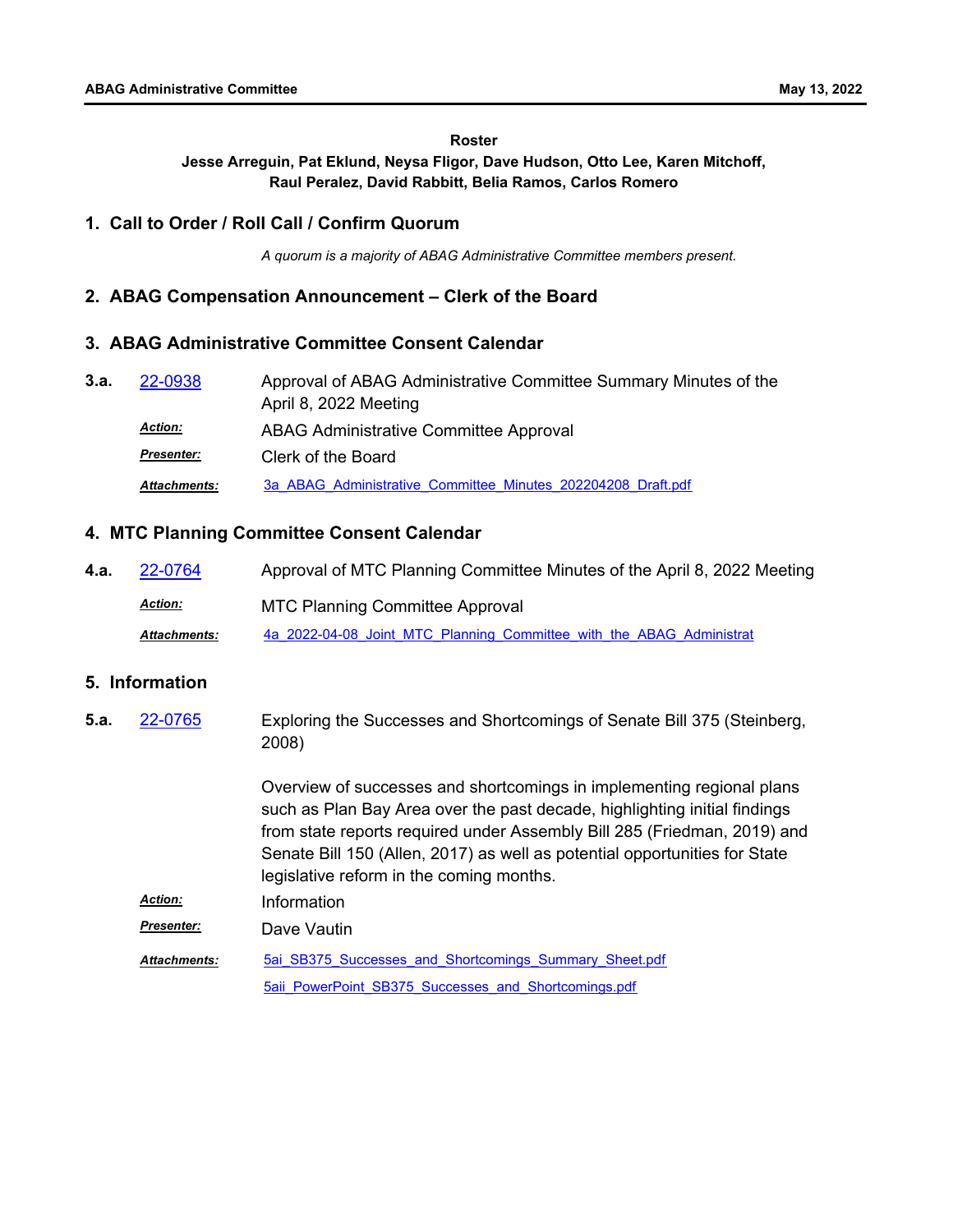| 5.b. | 22-0766             | Transit-Oriented Communities (TOC) Policy                                                                                                                    |  |
|------|---------------------|--------------------------------------------------------------------------------------------------------------------------------------------------------------|--|
|      |                     | Update on outreach conducted and comments received on the initial draft<br>of the proposed TOC Policy and seek feedback on revisions to the draft<br>policy. |  |
|      | <b>Action:</b>      | Information                                                                                                                                                  |  |
|      | <b>Presenter:</b>   | Kara Vuicich                                                                                                                                                 |  |
|      | <b>Attachments:</b> | 5bi Draft Transit-Oriented Communities Policy Summary Sheet and Attach                                                                                       |  |
|      |                     | 5bii PowerPoint Transit-Oriented Communities Policy.pdf                                                                                                      |  |
|      |                     | Item 5b Public Comment Combined.pdf                                                                                                                          |  |

# **6. Public Comment / Other Business**

*Information*

# **7. Adjournment / Next Meeting**

*The next regular meeting of the ABAG Administrative Committee is on June 10, 2022.*